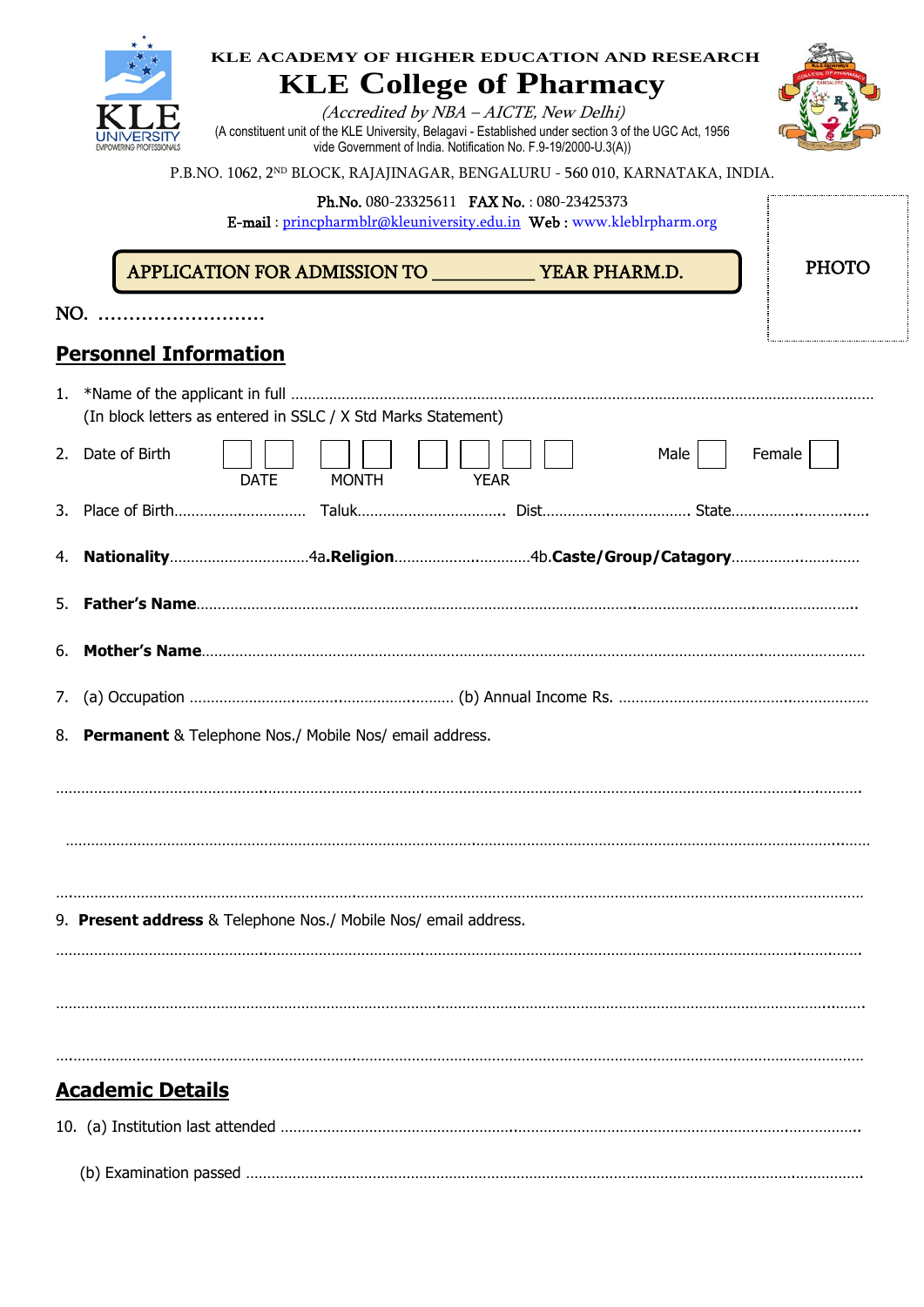|    | $SSC/10^{th}$                                                | SSLC/SSC/10th               |  |
|----|--------------------------------------------------------------|-----------------------------|--|
|    | $HSC/12^{th}/$ PCM/PCB.                                      | PUC II/HSC/12 <sup>th</sup> |  |
|    |                                                              |                             |  |
|    |                                                              |                             |  |
|    |                                                              |                             |  |
|    | 18. Enclosures:                                              |                             |  |
|    | a. Marks Statements (SSLC/X Std, II P.U.C / XII Std)         |                             |  |
| b. | Transfer Certificate (T.C)                                   |                             |  |
|    | <b>Migration Certificate</b>                                 |                             |  |
| d. | Medical Fitness Certificate                                  |                             |  |
| е. | Copy of Caste Certificate (in case of S.C./S.T./B.T./O.B.C.) |                             |  |

## **I promise to abide by the rules and regulations of the KLE University, Belagavi, Karnataka.**

Signature of the Applicant

## $\overline{a}$ DECLARATION BY THE CANDIDATE

\* \* \*

- 1. I hereby agree, to abide by the rules and regulations at present in force or that may be hereafter framed for the governance of the college and Hostels. I undertake that so long as I am a student of the College, I do nothing either inside or outside the College that will interfere with the orderly governance and discipline.
- 2. I hereby agree to make good if any loss or damage to books, apparatus, furniture and other belongings to college and in Hostels, which may be caused by my carelessness, negligence or wantonness on my part.
- 3. I hereby solemnly affirm that the statements made and information furnished in my application form and also enclosures there to submitted by me are true. Should it however be found that any information furnished therein is untrue in material particulars, I realize that I am liable to criminal prosecution and I also agree to forgo my seat in the College.
- 4. I hereby assure that I will not indulge or myself in any form of anti-social and prohibitive activities such as RAGGING or any kind of harassment-physical or otherwise. I am fully aware of the provisions of Indian Penal Code relating offences connected with hurt, endangerment of life or personal safety, wrongful confinement, assault, criminal intimidation and so on. If I am found indulging myself in such prohibitive and anti-social activities, I am liable for severe punishment including removal from the college and handing over to the Police.
- 5. I hereby declare that I hold myself responsible for the timely payment of fees to the college during the period of my studies, till I complete the course. I am aware that I have to pay entire course fee, even if I discontinue the course.
- 6. It is brought to my notice that fees once paid will not be refunded at any cost.

## I hereby declare that I abide by the above mentioned rules. I also declare that I have carefully gone through the instructions to candidates herein mentioned and agree for the same.

Date:

Place: